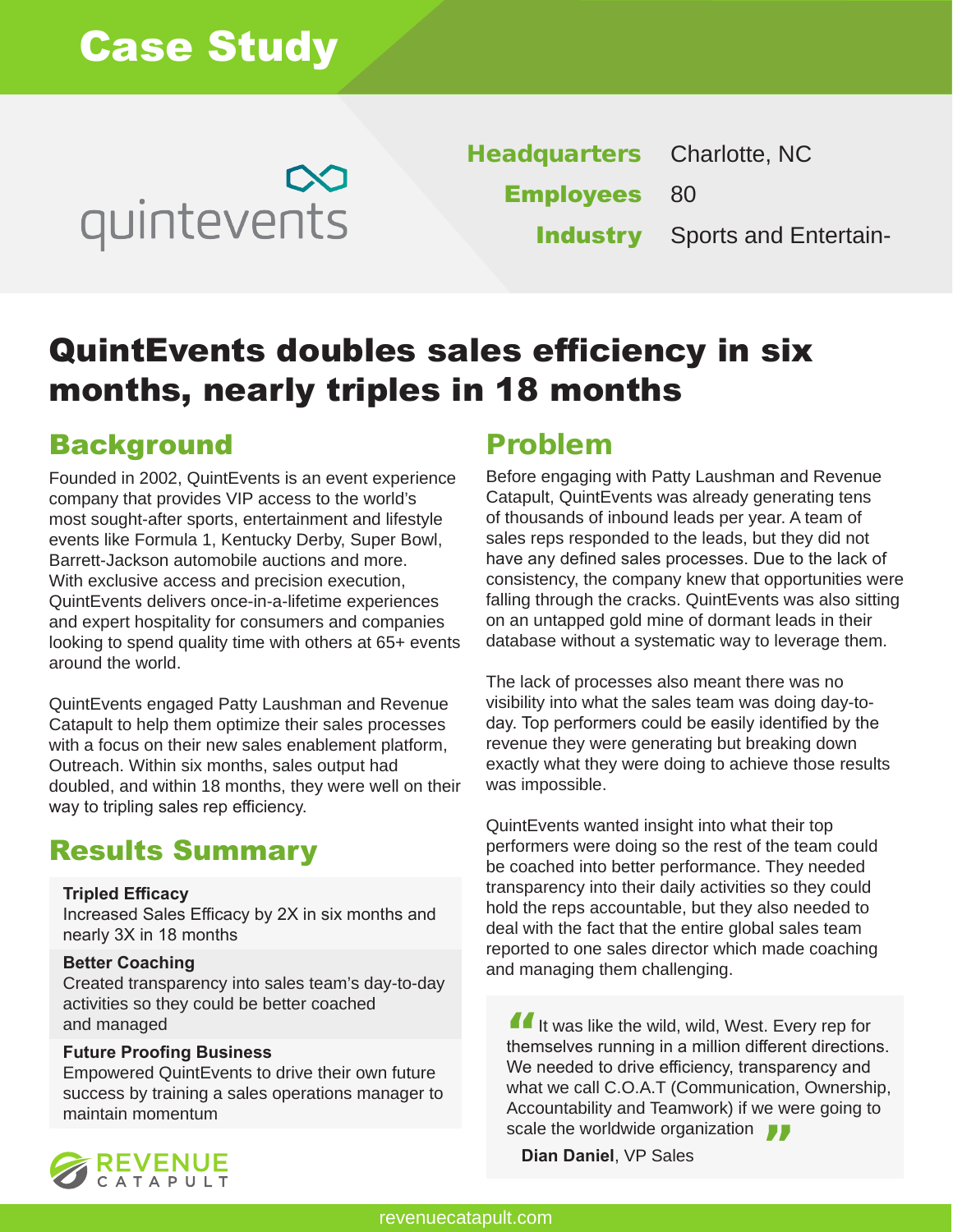

## Solution

Revenue Catapult implemented a comprehensive approach to transforming QuintEvents' sales organization with a focus on optimizing their use of sales enablement platform Outreach.

#### **Content**

When QuintEvents first implemented Outreach, one of their most important challenges was creating the processes by which sales reps would reach out to the thousands of inbound leads. This is done through sequences, which are prescribed combinations of phone calls, manual and automated emails, text messages and LinkedIn touches. To be as efficient as possible and maximize revenue, they also needed to treat different leads differently depending on the event and automate everything that made sense, so for each type of event, Patty created a custom sequence.

**A** QuintEvents now has over a thousand unique **1** QuintEvents now has over a thousand unique<br>sequences effectively categorized to support every type of sales role which now includes teams that work inbound leads, rewarm old leads, manage consumer or corporate accounts, hunt outbound and we even have client services sequences. What we have built is incredible!<br>Dian Daniel, VP Sales

**Dian Daniel**, VP Sales

Since the sales reps were used to writing all their own emails, they were naturally very nervous about having a system send emails as them on their behalf and worried about whether the emails would have their "voice." The templates needed to produce a feeling of one-to-one communication, from the sales rep to the prospective customer. The reps quickly delighted in having customers respond positively to the automated email as if they were hand-written for that lead individually. In response to the fourth automated email sent as part of a sequence, one lead responded, "You've been absolutely wonderful and truly dedicated in providing me the best information."

**I** One of Patty's biggest superpowers is her ability to create great sales content. She was ability to create great sales content. She was instrumental in creating material that made prospects feel like the email templates were written just for them. She also figured out how to strategically use different types of sequences to optimize how we handled each lead and

maximize revenue.<br>**Dian Daniel**, VP Sale **Dian Daniel**, VP Sales

#### **Change Management**

Having to work inside a sales enablement platform that prescribed their daily activities and lose control over large portions of how the sales reps managed their workdays was a radical culture change. Getting the global team to change how they were working was going to be a challenge. QuintEvents started an Outreach champions team to drive software adoption, and Patty took over running the weekly meetings and determined the team's direction.

After learning what the sales reps were already doing, Patty made incremental process change suggestions and made sure they would not disrupt anything that was already working. Once the Outreach champions bought into the changes, she trained them in how to use Outreach to perform the new processes, and she documented those moves in a sales playbook. She then provided the same training to the rest of the team in their weekly team meetings. To ensure the new skills stuck, the training was video recorded, and Patty followed up with an email summarizing the training with a link to the documentation and video for that week's lessons, which became a permanent part of the training program. Step-by-step, the team acquired the skills needed to master their new software platform.

The next step was splitting the global sales team into smaller teams that were led by a team leader. This gave the reps someone who could respond more quickly to their needs, someone who was intimately invested in their success. The team leads provided a new layer of leadership and ultimately a career path. This was the first step in specializing the sales roles to

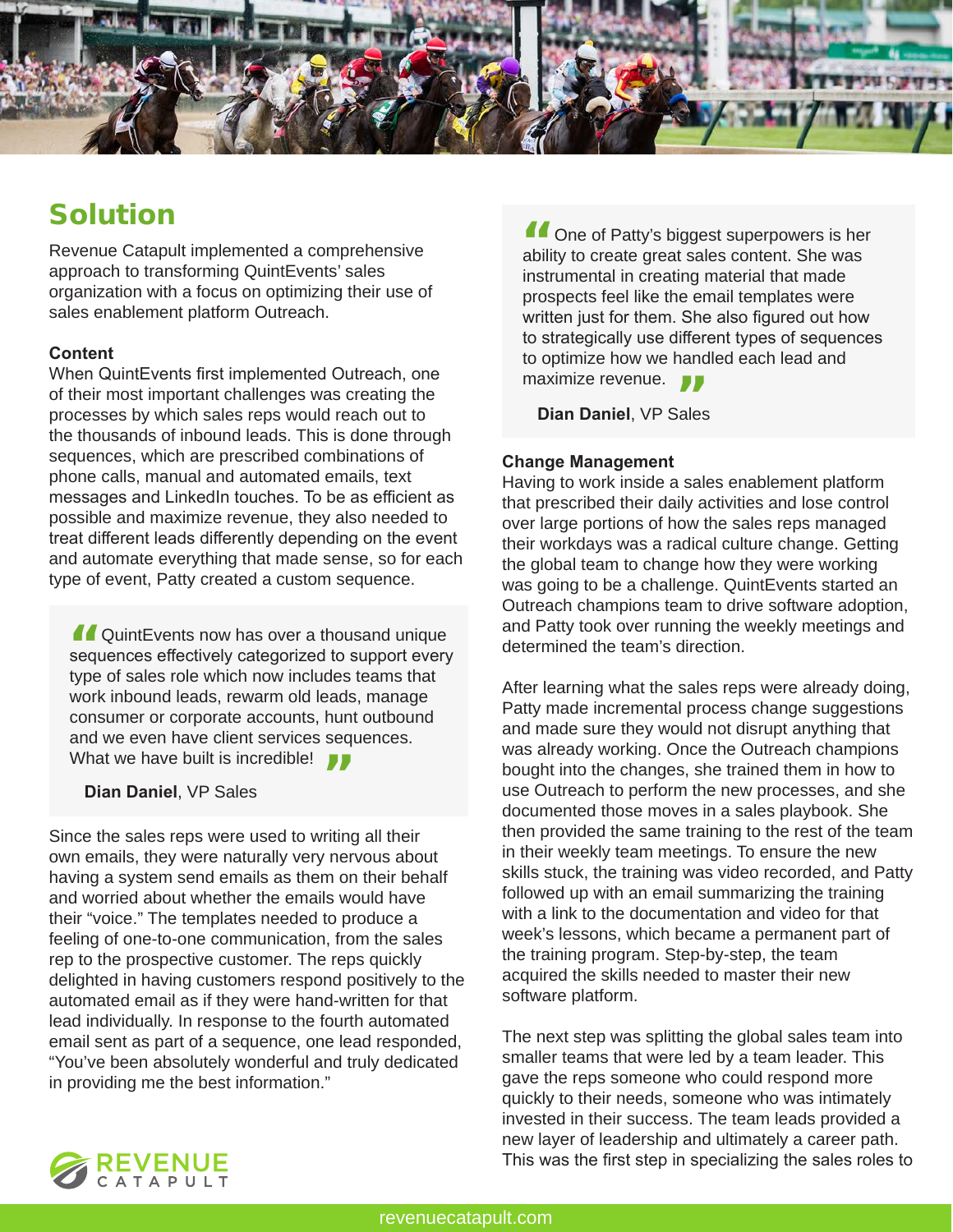

create even greater efficiency, which had doubled by this time in six short months.

#### **Role Specialization**

Specializing sales roles creates better efficiency, and the next role developed was the market development rep (MDR), an entry-level position whose primary responsibility was to leverage the more than 500,000 leads sitting in the database.

When a new lead would come into the system, I When a new lead would come into the syster<br>the rep would talk to the new lead right away, try to get the sale and then the lead would sit. There was no way to systematically go after them again later.

<sub>gain later.<br>**Dian Daniel**, VP Sales</sub>

This new role also required a very different use of the Outreach software, which meant the MDR team required very different software skills and processes than the existing reps, which Patty created and documented. Because the MDR's ultimately were handing hot prospects off to the existing sales team, Patty got buy-in from the rest of the sales team on how active calls would be handed off over the phone. Also, everyone needed to be trained in the new processes.

Patty worked with the head of sales enablement to create and document training materials to onboard new reps. All the training information was placed in a software platform that provided structure and enabled the new reps to self-train as much as possible, which meant new MDR's could be quickly onboarded in the future.

**There's an entire training platform Patty 1** There's an entire training platform Patty designed and built. All that knowledge is sitting in a knowledge base application where we can send a new employee to learn how to do that particular job. **77** 

<sub>articular job.<br>**Dian Daniel**, VP Sales</sub>

The MDR's were deployed strategically to rewarm old leads for events that were selling particularly well or events that needed more sales. Eventually, they also grew into reps who could also service online orders and upsell them. This led to more revenue from both old and new leads.

Once the MDR team was demonstrating the value of rewarming old leads, the veteran sales reps were also asked to sequence old leads in Outreach, which meant more new processes and training. They were used to having leads sequenced in their name, but Patty taught them how to find their old leads for specific events and sequence them based on their bandwidth, which enabled them to fill any spare time they had with revenue-producing activities.

#### **Hacking the System**

With an extraordinarily unique business model, it was hard to find software tools that accommodated QuintEvents's needs. Patty took the Outreach software to its limits and adapted it to make it work for QuintEvents's business model.

We have a whole subset of consumer lead I We have a whole subset of consumer lead<br>management processes in a piece of software that was really designed for B2B work. Patty's creativity and innovative thinking enabled her to use the technology we had at hand and manipulate that into something that worked for us using outside-the-box thinking, which was amazing and continued driving efficiency.<br>**Dian Daniel**, VP Sales

**Dian Daniel**, VP Sales

#### **Management**

All the changes were going well, but QuintEvents needed the skills in house to manage everything and drive their own success into the future. With the sales reps all working the same way using Outreach, sales management gained visibility into what was happening day-to-day. It was easy to see what the top performers were doing to generate their results. Patty trained the new sales director and the team leads in how to use reports to hold their direct reports accountable and coach them into improving performance.